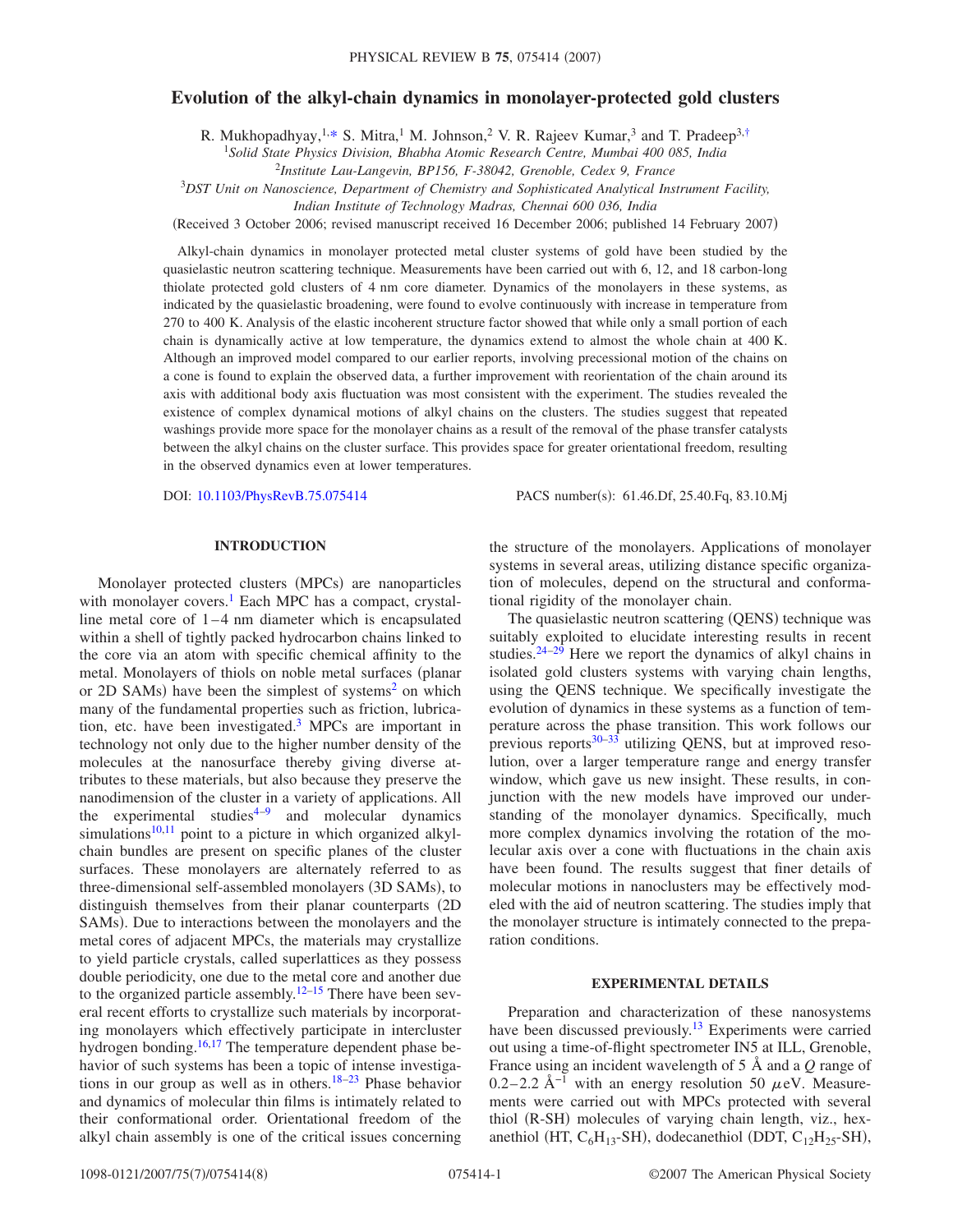and octadecanethiol (ODT,  $C_{18}H_{37}$ -SH) stabilized gold (isolated) clusters. The adsorption on nanocluster surfaces result in the loss of thiol proton, leading to the thiolate  $(R-S^-)$ group on the surface. The samples, prepared by the twophase route, were washed four times to get rid of all the unbound thiols and phase transfer reagent. The experiments were conducted over a temperature range of 200–400 K. The nanoparticles are black powders, yielding dark brown to black solutions in toluene. All the systems studied here have been thoroughly characterized by spectroscopy, microscopy, diffraction, and calorimetry.<sup>18[–20](#page-7-7)</sup> In addition, the presence of phase transfer reagent was analyzed by matrix assisted laser desorption ionization mass spectrometry (MALDI MS) using a Voyager DE PRO mass spectrometer of Applied Biosystems. This uses a 337 nm  $N_2$  laser for ionization. We studied the sample by direct laser desorption without any matrix. For neutron scattering studies powder samples were loaded in flat aluminium cans; a sample thickness of  $\sim 0.5$  mm was chosen such that multiple scattering effects can be neglected. A cryofurnace available at ILL was used for the experiment.

### **RESULTS AND DISCUSSION**

The section below has to be read in the context of the literature on monolayer protected systems and our own previous reports on their dynamics. For clarity, we will bring in certain aspects of their structure as understood from the pre-vious reports.<sup>4[,8](#page-6-13)[,9,](#page-6-6)[21](#page-7-8)[,34](#page-7-9)-36</sup> The monolayers  $(-S-R, R)$  being  $C_6H_{13}$ ,  $C_{12}H_{25}$ , and  $C_{18}H_{37}$ ) have three distinct regions, (1). the head group which binds to the surface of the cluster core, (2). the monolayer body which interacts with the adjacent chains through van der Waals interactions, and (3). the tail group, the  $\text{-CH}_3$  in this case, which protrudes outside. The thiolate binding is strong and desorption of the monolayer chain happens only above 270 °C from the gold surface. A majority of the alkyl chains are in all-trans conformation and the chains exhibit solid-like assembly till the phase transition temperature, which vary depending on the chain length.<sup>19</sup> This transition is sharp only in the case of longer chains thiols such as DDT and ODT. In the case of the ODT chain, even the terminal  $-CH_3$  is frozen at room temperature as the methyl  $r_+$  and  $r_-$  modes appear in the IR spectrum.<sup>4</sup> At the phase transition temperature, the spectrum resembles that of a liquid, with complete loss of the progression bands. At this point, more gauche defects appear in the spectrum. A schematic of a cluster with its monolayer chains is shown in Fig. [1.](#page-1-0) Note that a few of the chains can have conformational defects. It is also clear from the scheme that adventitious species can be locked in-between the monolayer chains and their presence provides greater restriction for the motions of the monolayers.

In a neutron scattering experiment from a hydrogeneous system, the observed dynamics mainly corresponds to the self-correlation function of the hydrogen atoms. In the present system, no translational motion is expected. In that case the incoherent scattering law  $S_{\text{inc}}(Q, \omega)$  describing the rotational dynamics can be written as  $37,38$  $37,38$ 

$$
S(Q,\omega) = A(Q)\delta(\omega) + [1 - A(Q)]L[\omega,\Gamma(Q)], \qquad (1)
$$

<span id="page-1-1"></span>where  $Q(=k-k_0)$  is the wave vector transfer and  $\hbar \omega = E$  $-E_0$  is the energy transfer. The first term is the elastic com-

<span id="page-1-0"></span>

Scheme 1 Schematic of a monolayer protected cluster system.

FIG. 1. Schematic of a monolayer protected cluster system.

ponent and other represents the quasielastic component.  $L[\omega, \Gamma(Q)]$  is the Lorentzian function having half width at half maximum  $\Gamma$ , which is related to the reciprocal of the time scale of the motion. It is convenient to analyze the data in terms of the elastic incoherent structure factor (EISF), defined as the fraction of elastic intensity in the total spectrum  $\left(\frac{I_{el}}{I_{el}+I_{gel}}\right)$ , which provides information about the geometry of the molecular motions. As can be seen from Eq.  $(1)$  $(1)$  $(1)$ , the EISF is nothing but  $A(Q)$ .

Quasielastic spectra for the Au-cluster systems (HT, DDT, and ODT stabilized) show the presence of broadening over the whole range of temperatures studied  $(270-400 \text{ K})$ . The quasielastic component was found to evolve continuously with increase of temperature, almost the same way in all the systems. Quasielastic spectra at different temperatures and typically for  $Q=1.8 \text{ Å}^{-1}$  are presented in Fig. [2](#page-1-2) for the Au-HT  $(Au-C<sub>6</sub>H<sub>13</sub>-S)$  system.

Measured QENS spectra were separated into elastic and quasielastic parts by least squares fit after convoluting the scattering law  $[Eq. (1)]$  $[Eq. (1)]$  $[Eq. (1)]$  with the instrumental resolution function, which was determined from the measurement of a

<span id="page-1-2"></span>

FIG. 2. Typical quasielastic data from Au-HT system at different temperature as obtained using IN5 at ILL, Grenoble at  $Q=1.8$  Å<sup>-1</sup>. Evolution of the quasielastic component with increase in temperature is evident.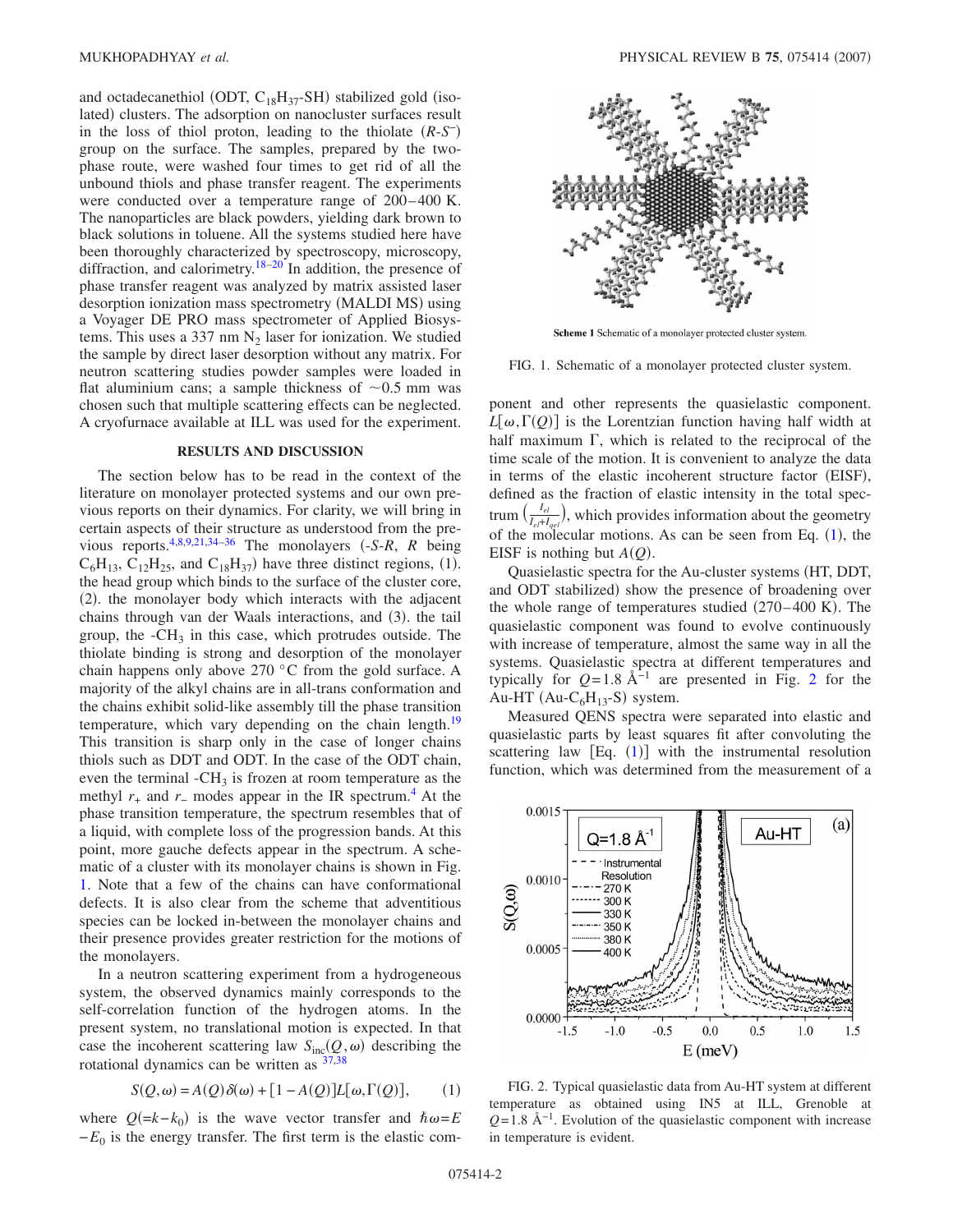<span id="page-2-0"></span>

FIG. 3. (a) The extracted EISF and (b) width of the quasielastic part as obtained from the fit with experimental data for Au-HT at different temperatures. The continuous evolution of the alkylchain dynamics is evident. Lines are guides to the eye.

vanadium sample having solely elastic scattering. The extracted EISF and width of the quasielastic broadening as obtained from the fit, at different temperatures, are shown in Fig. [3.](#page-2-0) It is clear from the behavior of the EISF  $[Fig. 3(a)]$  $[Fig. 3(a)]$  $[Fig. 3(a)]$ that it is strongly temperature dependent and as the temperature is increased, the elastic component decreases while the quasielastic component increases systematically. Variation of the width [Fig.  $3(b)$  $3(b)$  $3(b)$ ] with *Q* is as expected for a rotational diffusion process and increase of width with temperature suggests a faster motion or increase in diffusion constant, as expected for a thermally activated motion.

Two things can happen with the increase of temperature, (1) higher proportion of the chains can take part in the dynamics and (2) the chains can become more and more flexible. Keeping in mind both possibilities, the generalized scattering law can be written as

$$
S(Q,\omega) = (1 - p_x)\delta(\omega) + p_x[A_0\delta(\omega) + (1 - A_0)L(\omega,\Gamma)],
$$
\n(2)

where  $A_0$  is the model EISF and  $P_x$ , represents the proportion of mobile or dynamic hydrogen atoms. The total elastic fraction can be written as

$$
EISF_{\text{tot}} = [P_x A_0 + (1 - P_x)].
$$
 (3)

<span id="page-2-2"></span>To extract a functional form for  $A_0$  different dynamical models have to be considered. From the geometry of the MPCs, the simplest model one can envisage is the rotation of the chain about its own axis, namely, uniaxial rotational diffusion (URD, which we will refer to later as model M1) [Fig.  $4(a)$  $4(a)$ ]. The incoherent scattering law for a particle diffusing on a circle of radius  $a$ , with a diffusion coefficient  $D_r$ , for a powder sample, are described in Ref. [39.](#page-7-14)

Considering the molecule as rigid, i.e., side chains are bound to the corelike rods and having uniaxial rotational diffusion around the molecular axis, all the hydrogen atoms will have different radius of rotation and the scattering law should be averaged over the various distances of the hydrogen atoms to the rotation axis. Then the average EISF for a powder sample can be written as

$$
A_0 = \overline{A_0(Q)} = \frac{1}{N\pi} \sum_{i=1}^{N} \int_0^{\pi} j_o(2Qa_i \sin x) dx, \tag{4}
$$

where *N* is the total number of hydrogen atoms in the molecule and *ai* is the radius of rotation of *i*th hydrogen. We have modeled the alkyl chain as follows. The alkyl chains are assumed to be in an all-trans conformation. The molecular axis is defined as the straight line joining the sulfur atom and the extreme carbon atom as shown in Fig.  $4(a)$  $4(a)$ . The carbon-carbon distance is taken as 1.537 Å. The carbonhydrogen distance is taken as 1.11 Å. Angles  $\angle H$ -C-H and  $\angle$ C-C-C are assumed to be 107.7°, 111.4°, respectively while the dihedral angle is 180°.

The other possibility could be rotation of the chain axis in a cone (precession model, which we will refer to as model M2). To calculate the EISF for a model where the chain axis is rotating in a cone, let us assume that the long axis of the chain is aligned along the  $Y$  axis as shown in Fig.  $4(a)$  $4(a)$ . Alkyl chains are attached with a sulfur atom in the case of MPCs. The origin is shown to be located on the sulfur atom. Our aim is to calculate the EISF when the chain axis rotates in a cone around the *Y*-axis. The methodology used here is to calculate the radius of rotation of each hydrogen atom when the chain axis rotates in a cone around the *Y* axis with an angle  $\theta$ . Then we calculate the EISFs for each hydrogen according to the uniaxial rotational diffusion model. The final EISF will be calculated after taking the average of the EISFs for all hydrogen atoms in the chain.

<span id="page-2-1"></span>

FIG. 4. The structure of the monolayer on the surface of a metal particle. The S atom is on the surface of the particle. (a) Molecular axis of the alkyl chain is oriented along the *Y* axis and is rotated around it (model M1). (b) Molecular axis is rotated through an angle  $\theta$  about *Z* axis (model M2). Molecular axis is shown to undergo a rotation in a cone around the *Y* axis. Origin is located at the sulfur atom and is assumed to be fixed.  $\sqrt{(x'^2 + z'^2)} = r$ , is the radius of gyration.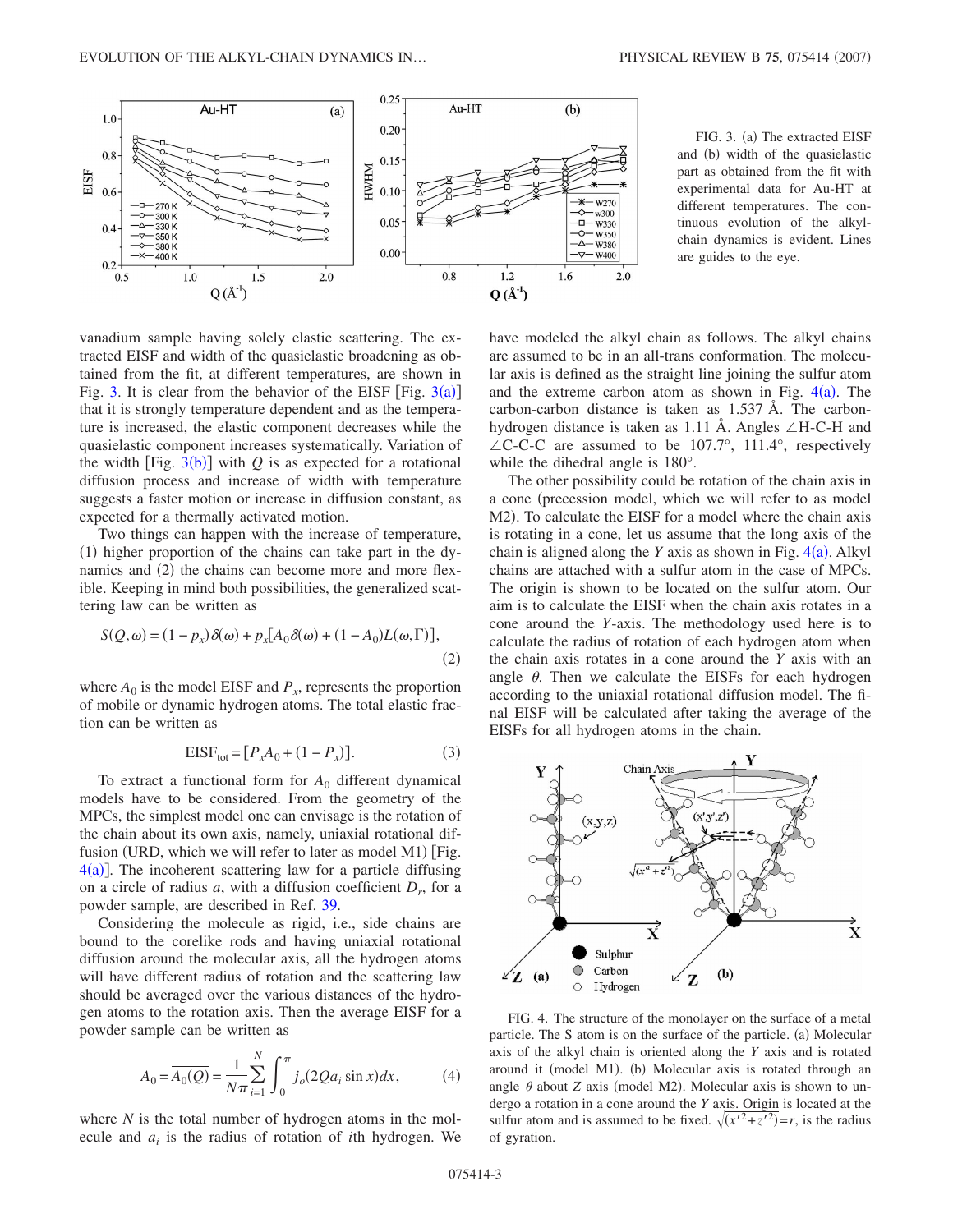<span id="page-3-2"></span>

FIG. 5. A hydrogen atom at *P* is moving with respect to the chain axis OM-. Chain axis, OM fluctuates around the *Y* axis (model M3).

Let us consider one hydrogen atom whose coordinate is  $(x, y, z)$  with respect to the Cartesian coordinate shown in the Fig.  $4(a)$  $4(a)$ . If we rotate the chain with an angle  $\theta$  about the *z* axis, the new coordinate of the same hydrogen atom becomes  $(x', y', z')$  [Fig. [4](#page-2-1)(b)], with the *z* component remaining the same before and after the rotation. Then the relation between  $(x, y, z)$  and  $(x', y', z')$  can be written as

$$
x' = x \cos \theta + y \sin \theta,
$$
  

$$
y' = -x \sin \theta + y \cos \theta,
$$
  

$$
z' = z.
$$
 (5)

<span id="page-3-1"></span>The perpendicular distance of the hydrogen atom from the *Y* axis or the radius of rotation for the hydrogen atom is

$$
r = \sqrt{(x'^2 + z'^2)}.
$$
 (6)

<span id="page-3-0"></span>If all the hydrogen atoms are rotating in a circle, each with a different radius of rotation as defined in Eq.  $(6)$  $(6)$  $(6)$ , then the EISF for uniaxial rotational diffusion for a powder sample can be written  $as^{39}$ 

$$
\overline{A_0(Q)} = \frac{1}{N\pi} \sum_{i=1}^{N} \int_0^{\pi} j_o(2Qr_i \sin x) dx.
$$
 (7)

*N* is the total number of hydrogen atoms in a chain and  $r_i$  is a function of angle  $\theta$ . Here the model EISF involves radius of gyration,  $r_i$  which is a parameter to be fitted. This  $r_i$  basically tells us the angle of rotation  $(\theta)$  as defined in Eqs. ([5](#page-3-1)) and  $(6)$  $(6)$  $(6)$ .

Another model, but somewhat similar, is one in which the chain can have rotation about its axis with additional body axis fluctuations. This will be referred to as model M3 and is similar to a "flexible" chain. In order to calculate the EISF for this model, where the chain is rotating about the chain axis (similar to uniaxial rotational diffusion) and the whole chain is fluctuating with some average angle of oscillations, we proceed to consider an alkyl chain that is rotating about its chain axis, OM fixed as shown in Fig. [5](#page-3-2) and it simultaneously fluctuates around the *Y* axis keeping its equilibrium position (namely the sulfur atom) fixed.

Consider a hydrogen, *P* in the alkyl chain which is moving around an axis, OM on a circle of radius *a* centered on  $O'$  (Fig. [5](#page-3-2)). If  $\beta$  is the angle between OP and the axis OM, and *R* the distance of *P* from origin, the fluctuations of the axis (OM) are described by the following normalized function as described in Ref. [40:](#page-7-15)

$$
f(\alpha) = \frac{\delta}{2 \sinh \delta} \exp(\delta \cos \alpha), \tag{8}
$$

where  $\alpha$  is the angle between the instantaneous (OM) and mean axis position (OY) and  $\delta$  is a parameter which characterizes the width of the angular distribution (peaked at  $\alpha = 0$ ).

The EISF for rotation about the chain axis and a fluctuation around its equilibrium position can be expressed after averaging over the various distances of the hydrogen atoms from the equilibrium point and their distances from the molecular axis

<span id="page-3-3"></span>
$$
\overline{A_0(Q)} = \frac{1}{N} \sum_{i=1}^{N} \sum_{l=0}^{\infty} (2l+1) j_l^2(Qp_i) S_l^2(\delta) P_l^2(\cos \beta_i)
$$
(9)

<span id="page-3-4"></span>and

$$
\sin \beta_i = \frac{p_i}{q_i}.\tag{10}
$$

Here  $q_i$  are the distances of hydrogen atoms in the alkyl chain from the point of fluctuation and  $p_i$  are the distances of the same hydrogen atoms from the molecular axis. In Eq. ([9](#page-3-3)),  $j_l$  and  $P_l$  are the spherical Bessel function and Legendre polynomial of order *l*, respectively.

Therefore, by knowing the positions of all the hydrogen atoms in the alkyl chain with respect to chain axis, one can fit the experimentally obtained EISF with  $\delta$  [as defined in Eq. ([9](#page-3-3))] as parameters. Average amplitudes of fluctuation  $(\Delta \alpha)$ are then obtained from the fact that  $\Delta \alpha = \cos^{-1}(S_l)$ . Here,  $S_l$  is the orientational order parameter and can be expressed in terms of  $\delta$  so that  $S_l = \langle \cos \alpha \rangle = \coth \delta - \frac{1}{\delta}$ .

For the simple uniaxial rotational diffusion, only the proportion of mobile hydrogen,  $P<sub>x</sub>$  is the parameter to be obtained from the fit. Both models, M2 and M3 have two free parameters to be determined. The proportion of mobile hydrogen  $P<sub>x</sub>$  is the common parameter for both the models. The other parameter is the precession angle  $(\theta)$  when the chain moving in a cone (model M2) and the fluctuation amplitude  $\Delta \alpha$  for the model where the chain undergoes uniaxial rotation and simultaneous body axis fluctuation (model M3).

The calculated EISFs [Eq.  $(3)$  $(3)$  $(3)$ ], for different models  $(A_0)$ described above, as obtained by least squares fitted to the experimentally extracted EISFs, are shown in Fig. [6.](#page-4-0) It is apparent from the figure that the description assuming a uniaxial rotational diffusion model [model M1, Eq. ([10](#page-3-4))], is not good enough. However, it is very evident that with increase of temperature,  $P_x$  increases, indicating that an increasing proportion of the chains contribute to the dynamics. As far as the other two models are concerned, it is not very clear which fits the data better for Au-HT system.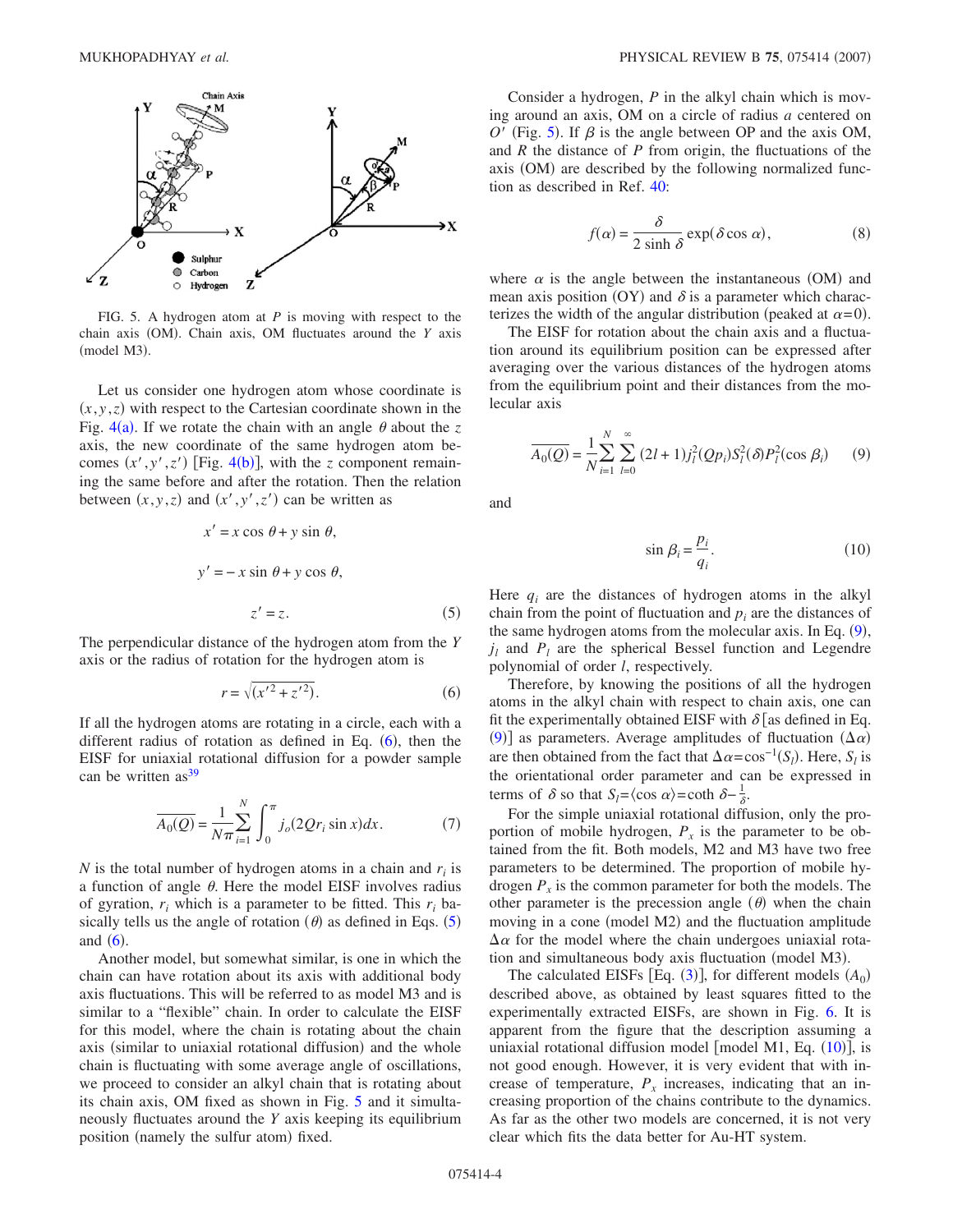<span id="page-4-0"></span>

FIG. 6. Experimental EISF, as obtained from QENS data for the Au-HT system, fitted with the (a) uniaxial rotational diffusion mode (M1): dashed line, (b) Chains precessing on a cone (M2): dotted line, and (c) URD with fluctuations of the chain axis (M3): solid line.

The proportion of the dynamical alkyl chain varies from 30 to 90 % in case of the alkyl chain moving in a cone and the precession angle  $(\theta)$  is of the order of  $4^{\circ}-5^{\circ}$ , whereas when the chains perform a uniaxial motion with simultaneous fluctuation of the chains,  $P_x$  varies between 25 to 75 % and the average amplitude of oscillation ( $\delta$ ) is about 9°–10° for a change in temperature from 270 to 400 K. By comparing the parameters obtained for the two models, it seems that, while the  $P_x$  is higher in case of the chains precessing on a cone model, the amplitude of oscillation is higher for the model with body axis fluctuation; one in some way compensates for the other. Table [I](#page-4-1) gives the parameters obtained at different temperatures for different models. It may be noted that for both the later models [precession (M2) and rotation plus body axis fluctuation (M3)], the hydrogen atoms closer to the core, on the average, move to a lesser extent compared to the outer ones, which is not the case for the simple uniaxial rotational diffusion. In fact the extent of the excursion of the hydrogen atoms increases as it goes away from the core to the end [Figs.  $4(b)$  $4(b)$  and  $5$ ]. Although it is not possible to select one model over the other for the Au-HT system, later it is shown that model M3 is more physical and consistent for the higher chain length systems.

For the next higher chain length system, Au-DDT the findings are somewhat similar. The simple uniaxial rotational motion is not sufficient to explain the data, however, the description by the model where the chain moves by uniaxial rotational diffusion plus fluctuation is definitely better suited than the one where the chain moves on a cone (data are shown in Fig. [7](#page-4-2)). The values of  $P_x$  vary from 27 to 86 % and  $\delta$  varies within 5°–10° in the case of model M3 and 30– 100 % and 3°–7° for the other model M2 for increase in temperature from 270 to 400 K. Similar to Au-HT, the values of  $P<sub>x</sub>$  are higher for model M2 and the amplitude of body axis fluctuation within model M3 is more than the cone angle within model M2. Details are given in Table [I.](#page-4-1)

For the highest chain length gold MPC studied, Au-ODT, where the chain contains 18 carbon atoms, the observations

<span id="page-4-1"></span>TABLE I. Parameters as obtained from fitting different models to the experimental EISF for Au-MPCs. (Estimated errors on  $P<sub>x</sub>$  $\sim$  5% and on  $\theta$  and  $\Delta \alpha$  are  $\sim$ 10%.)

|       | <b>URD</b> |                                     |                | Precession model URD+fluctuation |                        |
|-------|------------|-------------------------------------|----------------|----------------------------------|------------------------|
|       |            | $P_x(\%)$ $P_x(\%)$ $\theta$ (deg.) |                | $P_{\chi}(\%)$                   | $\Delta \alpha$ (deg.) |
|       |            |                                     | Au-HT          |                                  |                        |
| 270 K | 31         | 32                                  | 5              | 25                               | 10                     |
| 300 K | 46         | 47                                  | $\overline{4}$ | 40                               | 9                      |
| 330 K | 58         | 59                                  | $\overline{4}$ | 50                               | 10                     |
| 350 K | 69         | 69                                  | $\overline{4}$ | 59                               | 9                      |
| 380 K | 81         | 81                                  | $\overline{4}$ | 69                               | 9                      |
| 400 K | 89         | 89                                  | 5              | 74                               | 11                     |
|       |            |                                     | Au-DDT         |                                  |                        |
| 270 K | 30         | 30                                  | 3              | 27                               | 5                      |
| 300 K | 51         | 52                                  | 3              | 46                               | 5                      |
| 340 K | 75         | 76                                  | $\overline{4}$ | 64                               | 7                      |
| 380 K | 95         | 94                                  | 6              | 78                               | 8                      |
| 400 K | 100        | 100                                 | 7              | 86                               | 10                     |
|       |            |                                     | Au-ODT         |                                  |                        |
| 270 K | 26         | 26                                  | $\overline{0}$ | 26                               | $\boldsymbol{0}$       |
| 300 K | 39         | 40                                  | 1              | 38                               | 1                      |
| 330 K | 65         | 67                                  | $\overline{2}$ | 59                               | $\overline{4}$         |
| 350 K | 86         | 89                                  | 3              | 75                               | 5                      |
| 380 K | 100        | $104(100)$ 4(5)                     |                | 84                               | 7                      |
| 400 K | 100        | 111(100) 5(7)                       |                | 89                               | 8                      |

are very interesting. As with the smaller chain length system, the calculated EISF (Fig. [8](#page-5-0)) with uniaxial rotational diffusion is not able to account for the experimental data as the temperature is increased. It is interesting to note that at 270 K all three different models lead to the same situation, as the  $\theta$  and

<span id="page-4-2"></span>

FIG. 7. Experimental EISF, as obtained from QENS data for the Au-DDT system, fitted with (a) model M1: dashed line, (b) model M2: dotted line, and (c) model M3: solid line.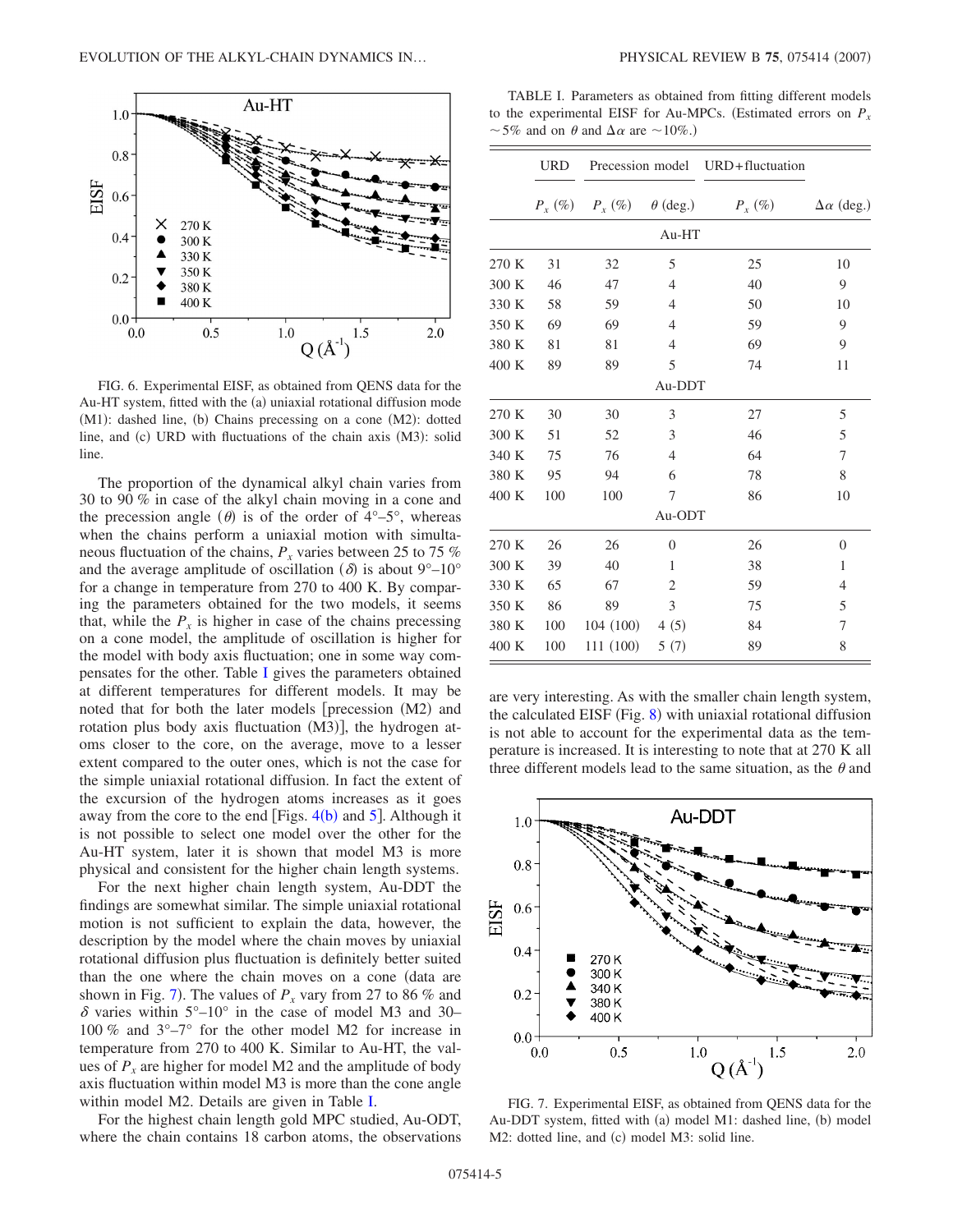<span id="page-5-0"></span>

FIG. 8. Experimental EISF, as obtained from QENS data for Au-ODT system, fitted with the (a) model M1: dashed line, (b) model M2: dotted line, and (c) model M3: solid line.

 $\delta$  of models M2 and M3, respectively turned out to be zero. As temperature is increased, the disorder increases and apart from  $P_x$ , the extent of flexibility of the chains reflects in the increase of  $\theta$  and/or  $\delta$ . At higher temperatures the calculated EISF models M2 and M3 were almost indistinguishable, but the parameters obtained for model M2, particularly  $P_r$  was found to go beyond 100% at 380 K and above, which is not physical. Restricting  $P<sub>x</sub>$  to 100%, in the fit, resulted in higher  $\theta$  (parameters shown in parenthesis in the table) than free fitting and the fit was not good at all as shown in Fig. [8.](#page-5-0) This would suggest that the model where the alkyl chains precess on a cone is not adequate. It may be noted that for the precession model the chains need more space than in the uniaxial rotation plus fluctuation model. As shown in the figure, the model where the alkyl chains undergo simultaneous uniaxial rotational and body axis fluctuation (M3) was able to account for the observed disorder in the data well and the parameters are reasonable and consistent. Within this model,  $P<sub>x</sub>$  was found to vary between 26 to 89 % with fluctuation,  $\Delta \alpha$  ranging from 0° to 8° in the temperature range of 270 to 400 K. Details are given in Table [I.](#page-4-1)

From the foregoing, it can be stated that the model assuming uniaxial rotational diffusion with additional fluctuation of the chain axis (model M3), describes the dynamics of the alkyl chain in isolated cluster systems (gold clusters) at all the temperatures investigated. The variation of  $P_x$  as obtained for model M3 is shown in Fig. [9,](#page-5-1) which clearly shows its monotonic behavior with increase in temperature.

We are aware that the models proposed here are simple, when we consider the various kinds of motions possible for a long alkyl chain. Obviously, conformational changes occurring in the system have to be considered for a fuller understanding. In our earlier temperature dependent infrared spectroscopic investigations, <sup>19</sup> we had shown that the all-trans conformation of the alkyl chains in MPCs undergo systematic changes with increase in temperature and show a melting transition. This is manifested in the C-H stretching modes and the wagging and rocking progression modes. The sudden shift in the methylene stretching modes  $(d_+$  and  $d_-$ ) to larger

<span id="page-5-1"></span>

FIG. 9. Variation of the proportion of the Alkyl chain contributing to the dynamics in gold clusters system, as obtained for model M3.

values during phase transition is attributed to the greater number of gauche defects.<sup>41</sup> Occurrence of rotational motion above the alkyl chain phase transition is manifested by the emergence of degeneracy for the methyl group asymmetric stretching modes (r<sub>−</sub>). Rotational motion is evident in the methylene  $\delta CH_2$  mode also. The  $(C-S)_G$  mode retains its intensity throughout the phase transition, while the  $(C-S)_T$ loses its intensity completely indicating that the conformation around the *C*-*S* bond is essentially gauche after the phase transition. These modes do not manifest significant broadening indicating that the bonds closer to the metal surface acquire additional channels of relaxation only at still higher temperatures. The absence of free volume closer to the metal core due to the three dimensionality of the particle inhibits the molecule from behaving like an isolated alkane molecule. Thus, although the system shows a transition similar to crystalline alkanes, with creation of gauche defects, the motions are not identical as in the case of free alkanes as one end of the chain is rigidly held where the molecular packing does not provide adequate space for additional motions. Thus the amplitude of atomic excursions will be smaller which would make motions less complicated in comparison to those in free alkanes.

We had suggested that the rotator state does not exist in AuMPCs in the case of longer chain length monolayers at room temperature. $32$  The current data suggests monotonic increase in dynamics as a function of temperature. The presence of rotational dynamics is evident even at the lowest temperature investigated. The reason for this difference appears to be the gradual removal of the phase transfer reagent in repeated washings. It has been shown from previous reports that the monolayer chains contain up to 5% of phase transfer reagent in them<sup>42</sup> and a loss of this impurity happens only slowly, in repeated and longer term washings. The samples used here have been soaked in a large excess of acetone for one week at a time and the precipitation was achieved in this period. This resulted in the slow removal of the phase transfer reagents giving more space to the monolayer chains. To support this conclusion, we present the posi-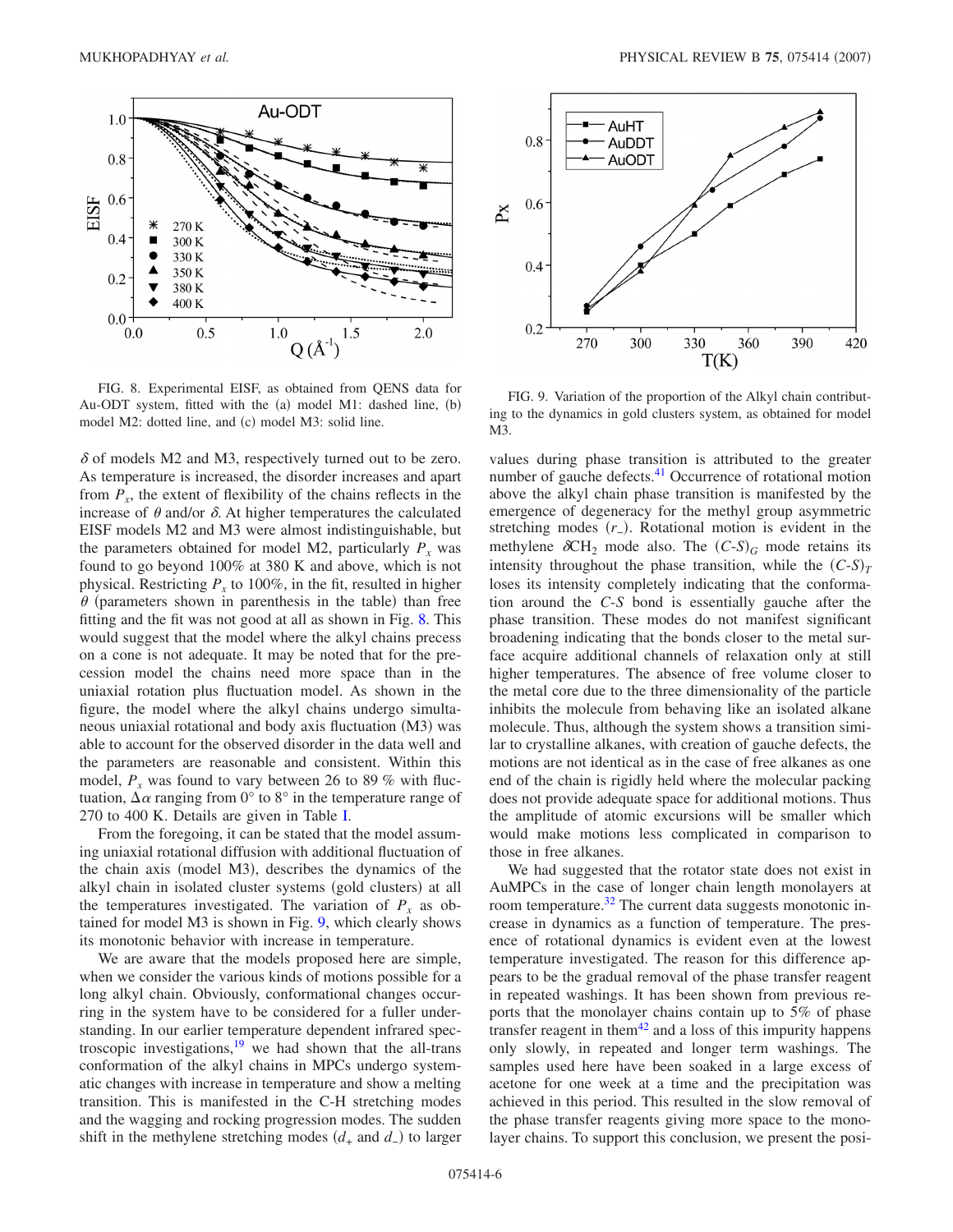<span id="page-6-14"></span>

FIG. 10. MALDI MS data of  $AuC_{18}$  MPC as a function of repeated washing. Traces from the top to the bottom are after one to four washings. The peak at  $m/z$  466 (actually at 466.4) is due to  $(C_8H_{17})_4N^+$ . The higher mass number peaks at 1 amu spacing are due to its pattern. The spectrum in a larger mass range after one washing, showing the sulfide peak at *m*/*z* 538 is shown in the inset. The peak at  $m/z$  353 is due to  $(C_8H_{17})_3N^+$ .

tive ion MALDI MS spectra of the MPCs before and after repeated washing (Fig. [10](#page-6-14)). The mass spectrum shows the presence of the peak at *m*/*z* 466 corresponding to  $(C_8H_{17})_4N^+$  which reduces in intensity upon repeated washing. Loss of  $C_8H_{17}$  is shown up in the spectra as a peak at  $m/z$  353 (loss of 113 due to  $C_8H_{17}$  from 466). It may be noted that it is difficult to completely remove this species from the material and MALDI sensitivity for this ion is very high so that even at trace levels it appears in the spectrum. As a result of the increased sensitivity of MALDI towards the phase transfer reagent, the  $C_{18}H_{37}$ -S- $C_{18}H_{37}$  *(m/z* 538), due to desorption of the monolayer chain, appears as a weak peak. Removal of the traces of phase transfer reagent provided the space required for the thiolate chains to exhibit dynamical motions.

#### **CONCLUSIONS**

A detailed description of alkyl chain reorientations was presented for monolayer protected isolated gold cluster system on the basis of high-resolution neutron scattering studies. It is found that the dynamics of alkyl chains evolve continuously with temperature. At low temperatures, only the chain termini take part in the dynamics and not all the hydrogens are participating in the reorientations. As the temperature increases, more and more hydrogens contribute to the dynamics. It is also established that reorientation motions of alkyl chains are not following simple uniaxial rotational diffusion around the chain axis. More complex motions such as reorientations of alkyl chains in a cone or uniaxial rotational diffusion of chains around the axis with additional body axis fluctuations are involved, which explain the experimentally obtained EISF well. It is found that the uniaxial rotation plus body axis fluctuation is the most suitable model to describe the QENS data consistently, which is expected intuitively. The precession model requires larger space which is probably not available due to the way the chains are organized on the metal cluster surface. The fraction of hydrogens taking part in the dynamics increases with temperature for all the systems with different alkyl-chain lengths. Repeated washings of the sample provide more space for the monolayer chains as a result of the removal of the phase transfer catalysts interlocking the alkyl chains on the cluster surface. This makes room for greater orientational freedom, explaining the observed dynamics even at lower temperatures.

### **ACKNOWLEDGMENTS**

We thank the ILL for the experimental neutron scattering facility. T. Pradeep acknowledges financial support from the Department of Science and Technology for his research program on nanomaterials.

<span id="page-6-0"></span>\*Email address: mukhop@barc.ernet.in

- <span id="page-6-1"></span>†Email address: pradeep@iitm.ac.in
- <span id="page-6-2"></span><sup>1</sup> A. C. Templeton, W. P. Wuelfing, and R. W. Murray, Acc. Chem. Res. 33, 27 (2000).
- <span id="page-6-3"></span><sup>2</sup>G. E. Poirier, Chem. Rev. (Washington, D.C.) 97, 1117 (1997).
- <span id="page-6-4"></span><sup>3</sup>R. W. Carpick and M. Salmeron, Chem. Rev. (Washington, D.C.) **97**, 1163 (1997).
- <span id="page-6-5"></span>4M. J. Hostetler, J. J. Stokes, and R. W. Murray, Langmuir **12**, 3604 (1996).
- 5R. H. Terril, T. A. Postlethwaite, C. H. Chen, C. D. Poon, A. Terzis, A. Chen, J. E. Hutchison, M. R. Clark, G. Wignall, J. D. Londono, R. Superfine, M. Falvo, C. S. Johnson Jr., E. T. Samulski, and R. W. Murray, J. Am. Chem. Soc. 117, 12537 (1995).
- 6F. Bensebaa, T. H. Ellis, A. Badia, and R. B. Lennox, J. Vac. Sci. Technol. A 13, 1331 (1995).
- 7F. Bensebaa, T. H. Ellis, A. Badia, and R. B. Lennox, Langmuir 14, 2361 (1998).
- <span id="page-6-13"></span>8A. Badia, S. Singh, L. Demers, L. Cuccia, G. R. Brown, and R. B. Lennox, Chem.-Eur. J. 2, 359 (1996).
- <span id="page-6-6"></span>9A. Badia, L. Cuccia, L. Demers, F. E. Morin, and R. B. Lennox, J. Am. Chem. Soc. 119, 2682 (1997).
- <span id="page-6-7"></span>10W. D. Luedtke and U. Landman, J. Phys. Chem. **100**, 13323  $(1996).$
- <span id="page-6-8"></span>11W. D. Luedtke and U. Landman, J. Phys. Chem. B **102**, 6566  $(1998).$
- <span id="page-6-9"></span>12K. V. Sarathy, G. U. Kulkarni, and C. N. R. Rao, J. Chem. Soc., Chem. Commun. 537 (1997).
- <span id="page-6-12"></span>13N. K. Chaki and K. P. Vijayamohanan, J. Phys. Chem. B **109**, 2552 (2005).
- 14Z. L. Wang, S. A. Harfenist, R. L. Whetten, J. Bentley, and N. D. Evans, J. Phys. Chem. B 102, 3068 (1998).
- <span id="page-6-10"></span>15B. L. V. Prasad, S. I. Stoeva, C. M. Sorensen, and K. J. Klabunde, Chem. Mater. **15**, 935 (2003).
- <span id="page-6-11"></span>16S. Wang, H. Yao, S. Sato, and K. Kimura, J. Am. Chem. Soc.